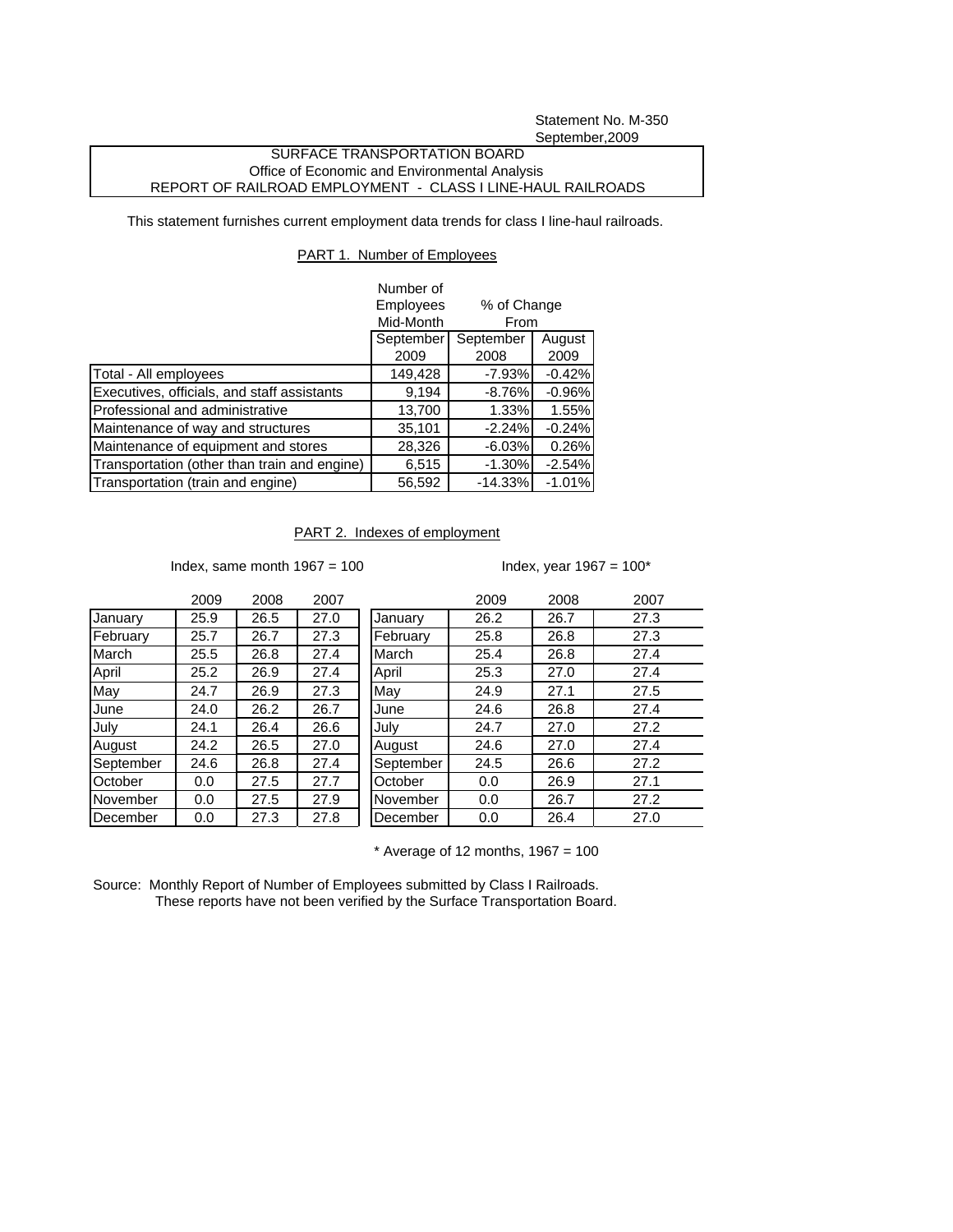| <b>CARRIER</b><br>September, 2009 |        | L <sub>100</sub>                | L200   | L 300  | 400<br>L | L500  | L600   | TOTAL   |
|-----------------------------------|--------|---------------------------------|--------|--------|----------|-------|--------|---------|
| <b>BNSF</b>                       | 130500 | 1,746                           | 4.016  | 9,076  | 6,854    | 1.191 | 13,946 | 36,829  |
| <b>CSX</b>                        | 121500 | 1.233                           | 2.690  | 6,275  | 5,238    | 1.823 | 10,337 | 27,596  |
| CN/GT C                           | 114900 | 373                             | 505    | 1,856  | 841      | 405   | 1,893  | 5,873   |
|                                   |        | (Includes all CN US Operations) |        |        |          |       |        |         |
| <b>KCS</b>                        | 134500 | 268                             | 331    | 466    | 350      | 83    | 1.162  | 2,660   |
| <b>NS</b>                         | 117100 | 1.929                           | 2.737  | 5.956  | 5.151    | 1.410 | 10.446 | 27,629  |
| <b>SOO</b>                        | 137700 | 144                             | 290    | 593    | 385      | 145   | 922    | 2.479   |
| UP                                | 139400 | 3.501                           | 3.131  | 10.879 | 9.507    | 1.458 | 17.886 | 46,362  |
|                                   |        |                                 |        |        |          |       |        |         |
| <b>TOTAL</b>                      |        | 9.194                           | 13,700 | 35,101 | 28.326   | 6,515 | 56.592 | 149.428 |
|                                   |        |                                 |        |        |          |       |        |         |
| <b>NRPC</b>                       | 103000 | 1.381                           | 4.771  | 2.813  | 4.977    | 2.817 | 3.357  | 20.116  |

|              | September     | September | August        |               | % Change |
|--------------|---------------|-----------|---------------|---------------|----------|
|              | 2009          | 2008      | 2009          | Year          | Month    |
|              |               |           |               |               |          |
| L 100        | 9,194         | 10,077    | 9,283         | $-8.76%$      | $-0.96%$ |
| L200         | 13,700        | 13,520    | 13.491        | 1.33%         | 1.55%    |
| L300         | 35,101        | 35,906    | 35,185        | $-2.24%$      | $-0.24%$ |
| $L$ 400      | 28,326        | 30,144    | 28,253        | $-6.03%$      | 0.26%    |
| L500         | 6,515         | 6,601     | 6,685         | $-1.30%$      | $-2.54%$ |
| L600         | 56,592        | 66,055    | 57,167        | $-14.33%$     | $-1.01%$ |
| <b>TOTAL</b> | 149,428       | 162,303   | 150,064       | -7.93%        | $-0.42%$ |
|              |               |           |               | Ratio         | Ratio    |
|              | 1967          |           | 2009          | Corresp.      | Average  |
|              | <b>Months</b> |           | <b>Months</b> | <b>Months</b> | Month    |
| January      | 614,766       |           | 159,511       | 25.9          | 26.2     |
| February     | 610,335       |           | 156,997       | 25.7          | 25.8     |
| March        | 608,751       |           | 154,960       | 25.5          | 25.4     |
| April        | 611,136       |           | 154,263       | 25.2          | 25.3     |
| May          | 613,824       |           | 151,536       | 24.7          | 24.9     |
| June         | 624,153       |           | 149,689       | 24.0          | 24.6     |
| July         | 623,096       |           | 150,400       | 24.1          | 24.7     |
| August       | 619,419       |           | 150,064       | 24.2          | 24.6     |
| September    | 606,714       |           | 149,428       | 24.6          | 24.5     |
| October      | 597,271       |           | 0             | 0.0           | 0.0      |
| November     | 593,568       |           | 0             | 0.0           | 0.0      |
| December     | 590,100       |           | 0             | 0.0           | 0.0      |

Source: Monthly Report of Number of Employees submitted by Class I Railroads. These reports have not been verified by the Surface Transportation Board.